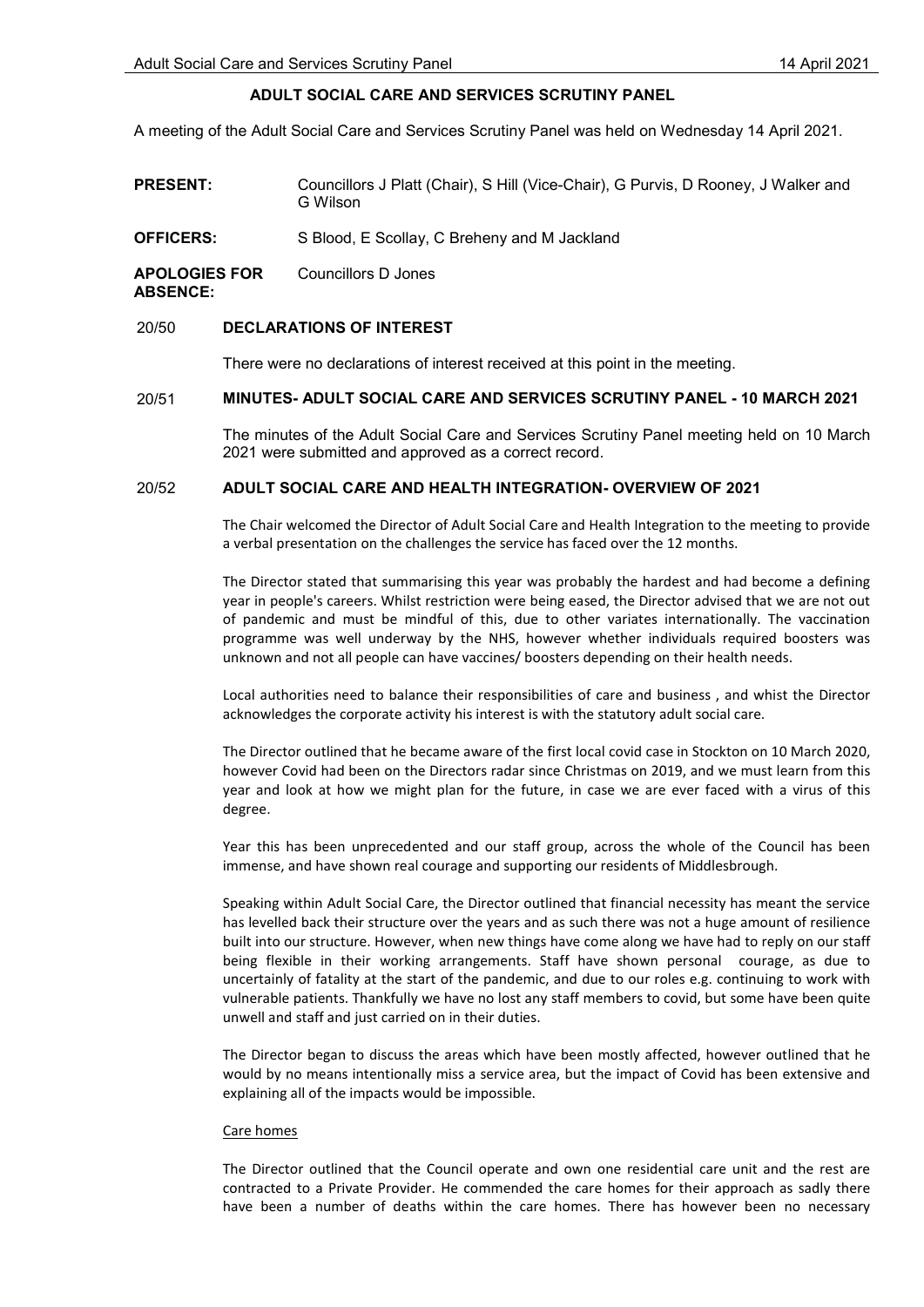correlation this year between deaths and poor practice. The Director stated that a number of the care homes stepped up and openly agreed to work with patients who has/had covid 19, taking into consideration the guidance on infection control measures. Care homes have worked really hard over the past 12 months and have been inspiring. Care managers have had to make choices and take into account a balance of visiting against the greater good of the care home and ensuring their residents are safe. They have also had to take into account government guidance and guidance on infection rates.

The Council's Contracts and commissioning staff have worked alongside the care homes to provide guidance where possible and personal, protective, equipment (PPE). The Council made a decision early on in the pandemic to provide free PPE to each care homes. Staff worked out of hours to deliver PPE and the Director hoped that the care homes have felt supported during this year.

In terms of numbers of residents in care homes, there has been a reduction and this has been a result of covid 19 related deaths. The Council have a duty to the care home market and the Council has had to put in place occupancy payments to support them financially where occupancy has been low. Government had made grants available, however the Council is coming to the end of these payments as we enter a new financial year.

### Day Care/ Respite Centres

The Director outlined especially during the first wave of the pandemic, all day centre provision was suspended, however as time as gone on and guidance has become clearer, we have been able to reintroduce these and during the most recent lockdown, an extent of day care provision has been able to continue. Some families have not felt comfortable sending their relatives to the centres due to the risk of infection, however staff have learnt more about maintaining infection and control rates and families feel safer as these centres offer valuable respite from their carer responsibility.

In terms of next steps, the Director indicated that they would look to fully reopen day care centres, depending on guidance issued and it is hoped this would in line with the Covid roadmap on 17 May 2021.

#### **Provision**

Our Estates Team have been working hard to look at provision e.g. those who have cognitive impairments, and the staying put agency have worked to provide ICT equipment in peoples' homes to enhance social communication during this time.

#### Social work assessments and care planning

The majority of social workers now work remotely and in the main this has worked well. Assessments have become remotely, as quite rightly, service users have felt nervous about allowing people in their homes, due to the risk of developing covid.

However in terms of the Council's safeguarding team, work with vulnerable individuals, and some of our hospital discharge work has meant that there has been a necessity to enter homes. This has been done on an individual risk assessment basis and staff have done this using full PPE. Some staff have had to isolate due to the contact they have had and the Council have supporting them during this time.

#### Core services

The Director also advised that he managed the public health team and there staff have worked hard in the test and trace and interpreting guidance.

The Director also manages the trading standards and public protection team and they have been involved in regulatory work in relation to covid and test and trace s.ervice

Substance misuse, domestic violence and homelessness also falls within the Adult social care service . In terms of homelessness, the panel were made aware of the government's early initiative called 'Everyone in', which meant that if officers came across rough sleepers/ the homeless, regardless of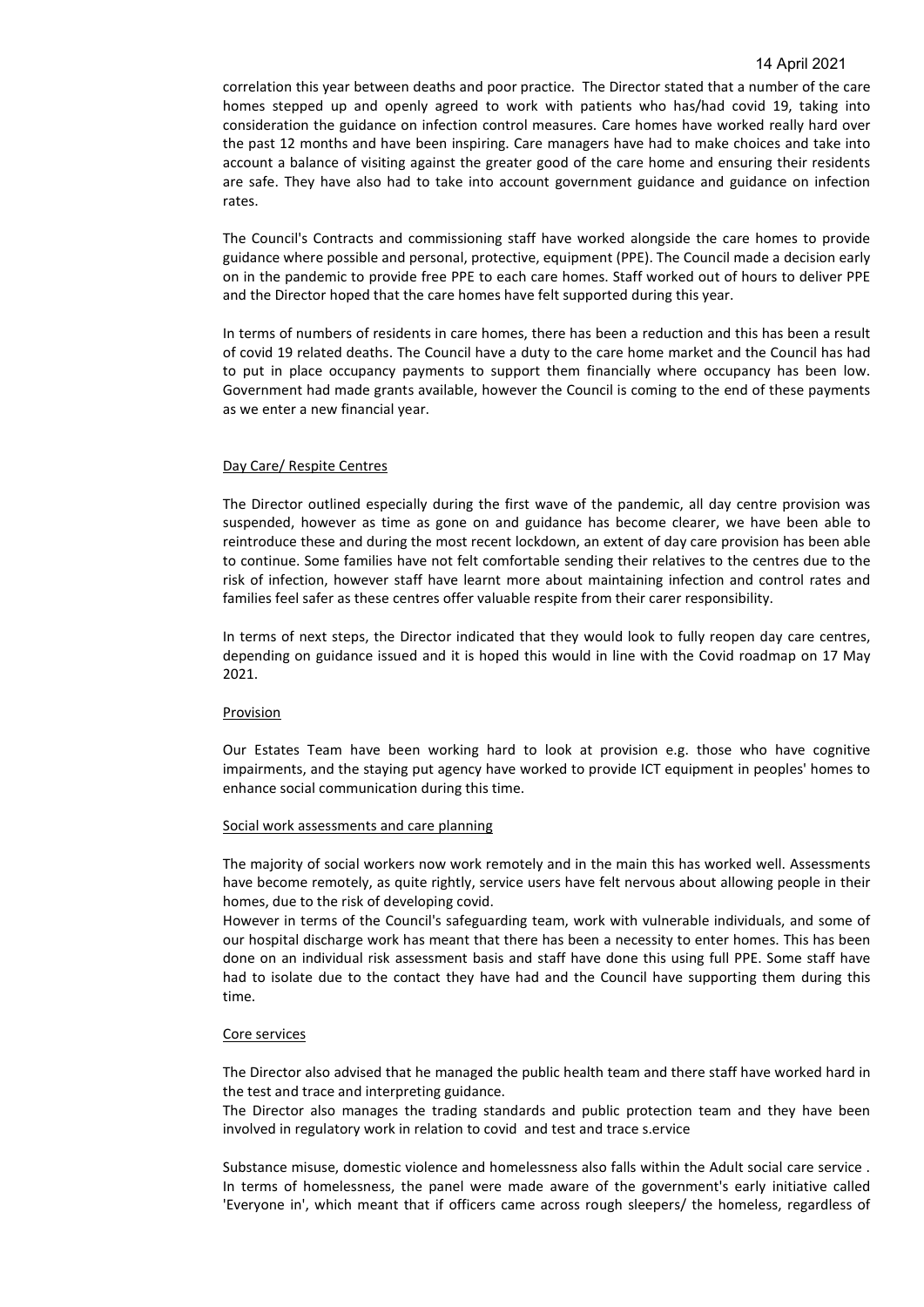their statutory rights, the local councils were asked to accommodate them, to minimise their risk to covid. At the peak of covid, there were 103 individuals within temporary accommodation. The service has to locate suitable accommodation, where individuals could socially isolate and provide support/ food and mobile phones in some instances.

The Director outlined that he felt this had been a really successful component. However, this has left the council with a number in temporary accommodation, so work is underway to work with RSLs' and HRMC to allocate funding to support move on accommodation.

The Director did mention that there are some individuals who are homeless/ rough sleepers, who did not wish to take up the offer of settled accommodation and this may be down to historic trauma and previous experience. Whilst they have continued to sleep, Middlesbrough Council officers have continued to have regular contact with them, and provided PPE and hand sanitiser where necessary.

The Chair queried whether all individuals who are homeless and who rough sleep have been vaccinated? In response, the Director advised that as part of the funding, one aspect of officers work has been to register those individuals with a GP/primary care networks, which would place them on the route to becoming vaccinated. Some have been vaccinated due to underlying health conditions or their age.

### 2020/21- the year ahead

- Reduced numbers in residential Care and this brings economic viability for some of the care homes. The Council will look at how to work with our care homes to ensure we offer the range of settings that we need within Middlesbrough. The Panel queried whether families are becoming more confidence in placing family members in care homes, to which the Director advised that there have been admissions during Covid , although these have not been of large numbers. It is hoped confidence will improve, once certainly of the level of Covid infection rates are known.
- There have been delays in scheduled reviews of service users and we have low level support packages in place at present.
- There has been a concern regarding loneliness and Isolation and Suicide rates.
- Aging Better Middlesbrough who work directly with our older people highlighted that loneliness and isolation wasn't the biggest concern during the first lockdown, it was concerns about to access to NHS services. The Director therefore outlined the Council would work with Aging Better Middlesbrough, Clinical Care commissioning groups and health colleagues to identify individuals who have become more vulnerable due to health conditions over the past year. (e.g. unable to have continues contact with the GP).
- Suicide rates- causes of death as a consequence of suicide take a while to be determined. The Director advised that people are showing signs of stress and isolation from the pandemic, and this is coming through our mental health services. The Council is working alongside its partners (Tees, Esk and Wear Mental Health foundation trust) and Redcar and it's been eluded that we are looking at a 5 year legacy to see the full effects the pandemic has had on individuals/communities. This could be neurological damage as a result of having covid, but also post -traumatic stress of those who have had covid but also family members/ staff members who have seen death as consequence of covid.
- Social care workers are now becoming to a position where they can visit service users , and restrictions are being eased so this can be facilitated.
- This year will be challenging , as the service is still working with the pandemic and it will take a number of months /years to come back from this.

Following on from the presentation, a number of panel members made comments. A member commanded the work of Middlesbrough Council officers, however queried whether there were plans in place that in the future, we unfortunately were hit with a similar outbreak. The Director in response explained that there were winter flu plans/pandemic plans in place, however no-one knew that Covid would have such an impact. The service wass putting together lessons learnt however he outlined that the Council dispersed staff in 24 hours and remote working went extremely well and we have a flexible work group. The Shielding programme meant that Council staff had to undertake delivering support and food packages and again, this happened within a 48 hour period and staff changed their roles literally overnight.